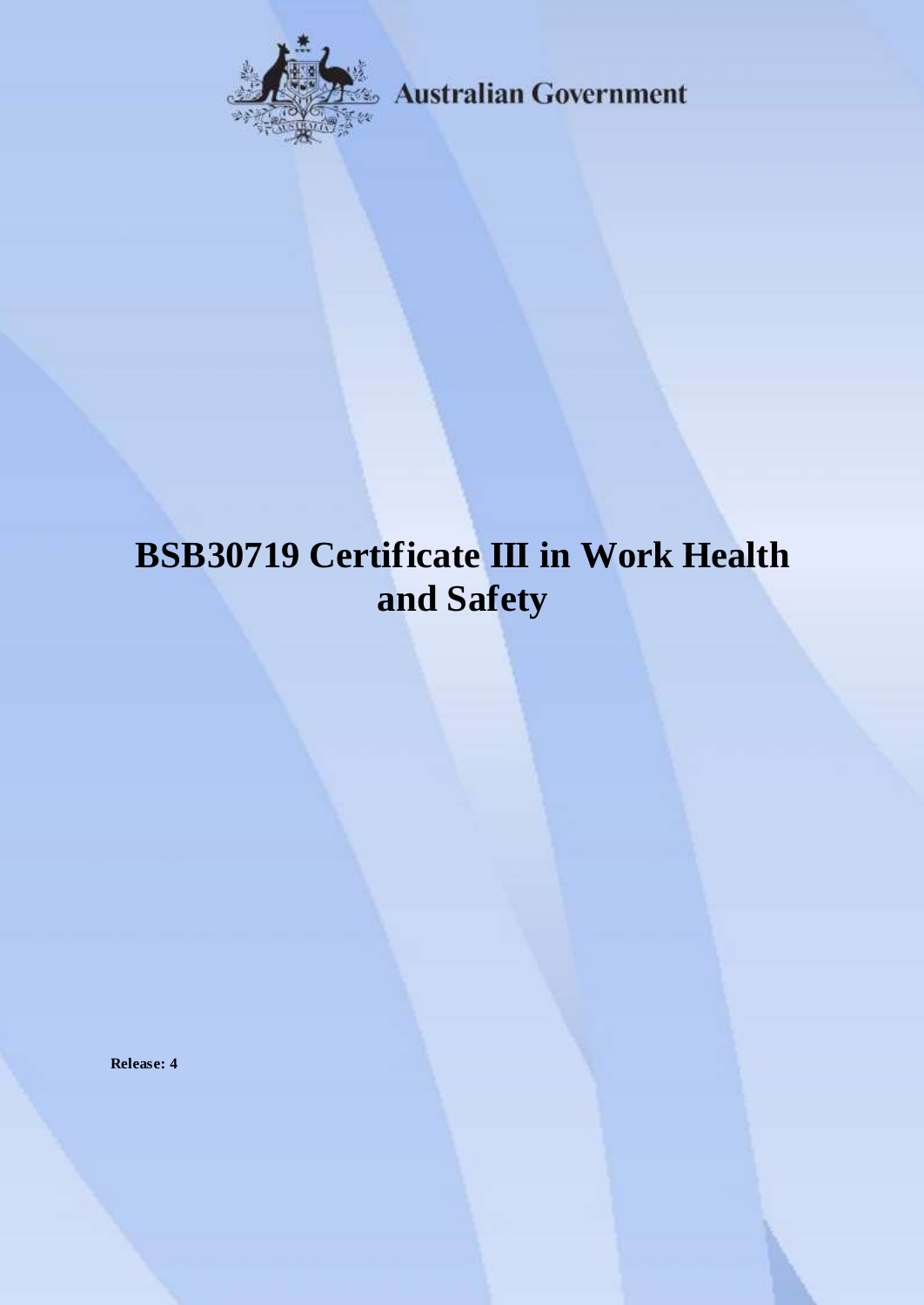## **BSB30719 Certificate III in Work Health and Safety**

| <b>Release</b> | <b>Comments</b>                                                                                                         |
|----------------|-------------------------------------------------------------------------------------------------------------------------|
| Release 4      | This version released with BSB Business Services Training Package<br>Version 8.0.<br>Updated superseded elective units. |
| Release 3      | This version released with BSB Business Services Training Package<br>Version 7.0. Updated superseded elective units.    |
| Release 2      | This version released with BSB Business Services Training Package<br>Version 6.1. Unit added to the elective bank.      |
| Release 1      | This version first released with BSB Business Services Training Package<br>Version 5.0.                                 |

#### **Modification History**

## **Qualification Description**

This qualification reflects the role of individuals performing work health and safety (WHS) duties in addition to their main duties. They may provide technical advice and support to a team and apply a range of competencies in varied work contexts. It provides the skills and knowledge required to contribute to a variety of WHS tasks.

Licensing/Regulatory Information

No licensing, legislative or certification requirements apply to this qualification at the time of publication.

## **Entry Requirements**

Nil

## **Packaging Rules**

Total number of units  $= 11$ 

**6 core units** plus

**5 elective units,** of which:

- 3 units must be from the elective units listed below
- for the remaining 2 units: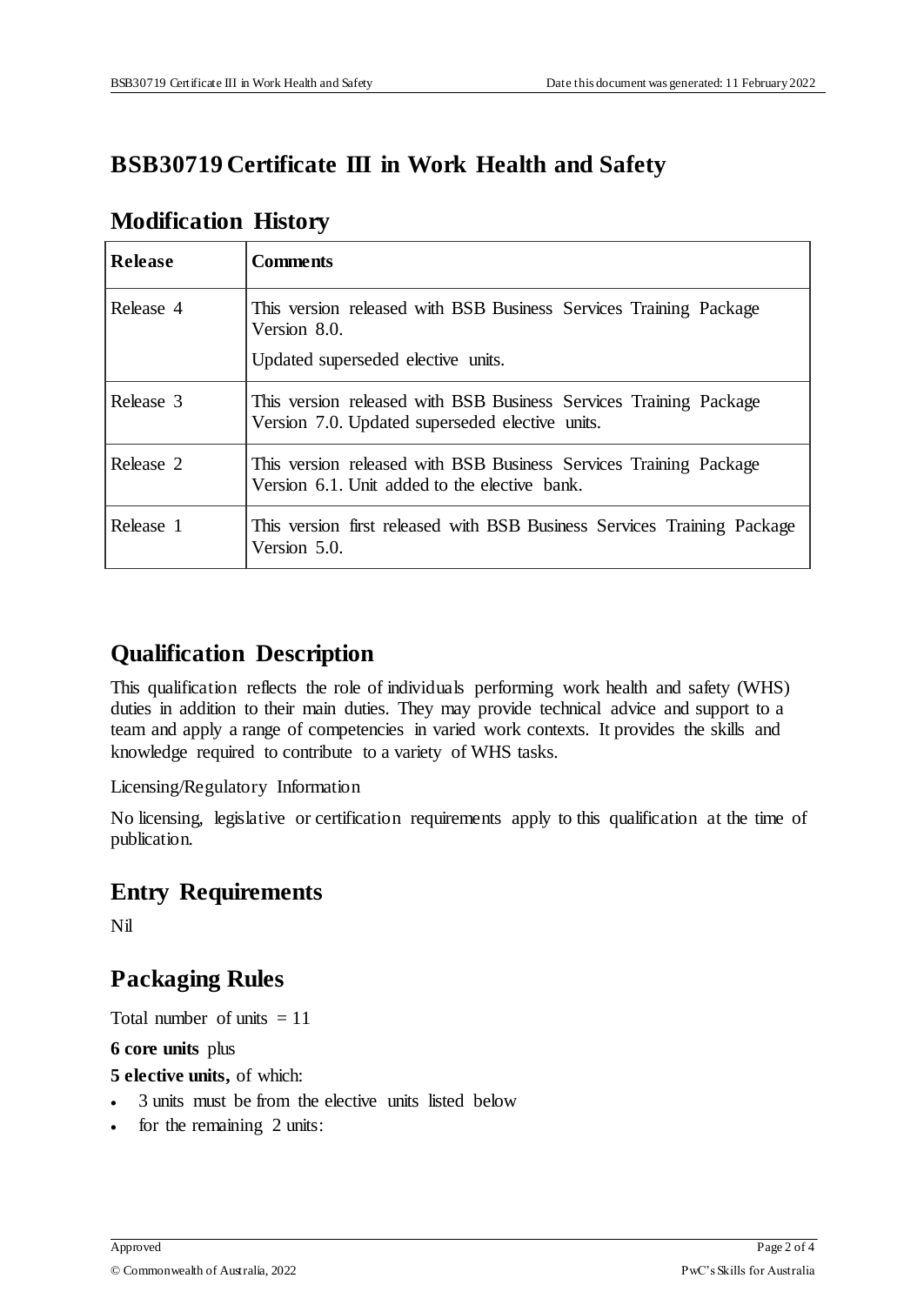- up to 2 units may be selected from any currently endorsed Training Package qualification or accredited course at the same Australian Qualifications Framework (AQF) level
- if not listed, 1 unit may be selected from a Certificate II or Certificate IV, from any currently endorsed Training Package qualification or accredited course.

Elective units must be relevant to the work environment and the qualification, maintain the integrity of the AQF alignment and contribute to a valid, industry-supported vocational outcome.

#### **Core units**

BSBWHS307 Apply knowledge of WHS laws in the workplace

BSBWHS308 Participate in WHS hazard identification, risk assessment and risk control processes

BSBWHS309 Contribute effectively to WHS communication and consultation processes

BSBWHS310 Contribute to WHS issue-resolution processes

BSBWHS331 Participate in identifying and controlling hazardous chemicals

PUAFER001 Identify, prevent and report potential facility emergency situations

#### **Elective units**

BSBCMM211 Apply communication skills

BSBINS302 Organise workplace information

BSBLDR301 Support effective workplace relationships

BSBLDR413 Lead effective workplace relationships

BSBLDR414 Lead team effectiveness

BSBSTR301 Contribute to continuous improvement

BSBSUS411 Implement and monitor environmentally sustainable work practices

BSBTWK301 Use inclusive work practices

BSBWHS332X Apply infection prevention and control procedures to own work activities

BSBWHS416 Contribute to workplace incident response

BSBWRT311 Write simple documents

CPPWMT3044A Identify wastes and hazards

HLTAID011 Provide first aid

HLTAID013 Provide first aid in remote or isolated site

MEM13001B Perform emergency first aid

PUAFER004 Respond to facility emergencies

RIIVEH305E Operate and maintain a four wheel drive vehicle

RIIWHS202D Enter and work in confined spaces

RIIWHS204D Work safely at heights

## **Qualification Mapping Information**

No equivalent qualification. Supersedes but is not equivalent to BSB30715 Certificate III in Work Health and Safety.